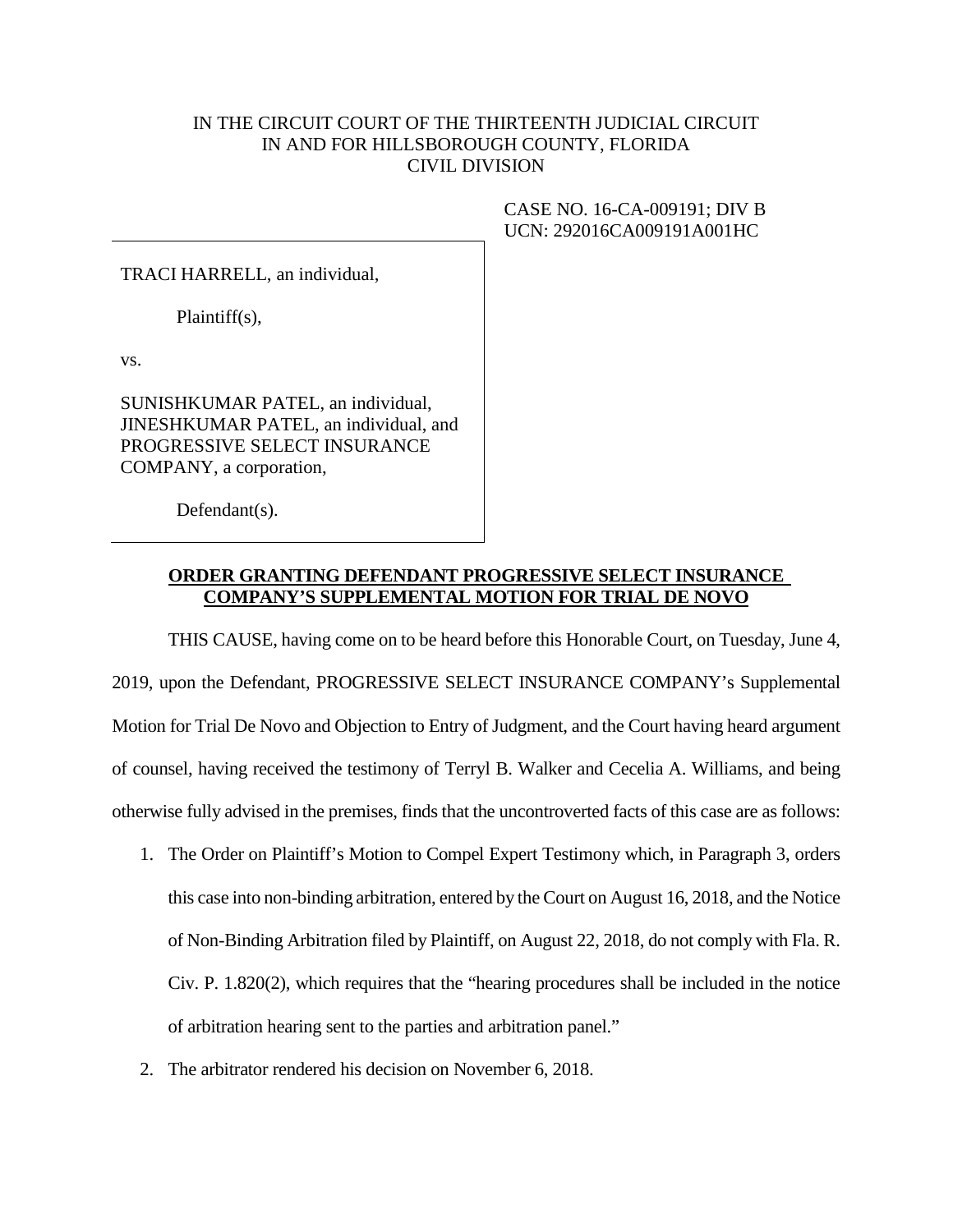- 3. A review of the court file reflects that the arbitration decision was forwarded to the parties by U.S. Mail.
- 4. Paragraph 6 of Hillsborough County Adm. Order S-2018-040 provides that, "Within 10 days of the final adjournment of the arbitration hearing, the arbitrators must notify the parties or their counsel, of the arbitrator's decision by service in accordance with Fla. R. Jud. Adm. 2.516."
- 5. Florida Rule of Judicial Administration 2.516(b)(1) provides that when a party is represented by an attorney, service must be made upon that attorney, which service must be by email "unless the parties otherwise stipulate or this rule otherwise provides" or "upon motion by an attorney demonstrating that the attorney has no email account or lacks access to the internet at the attorney's office." The Court finds that the parties did not stipulate to service by U.S. Mail nor did the attorney for PROGRESSIVE SELECT INSURANCE COMPANY move the Court to excuse the attorney from the requirements of email service.
- 6. Cecelia A. Williams testified credibly that she did not receive any notice of the arbitration decision until she received an email from the arbitrator on November 17, 2018.
- 7. Although PROGRESSIVE SELECT INSURANCE COMPANY, as the client, received notice by U.S. Mail on November 12, 2018, that service is not binding on Cecelia A. Williams, as counsel for PROGRESSIVE.SELECT INSURANCE COMPANY who is entitled to service under Florida Rule of Judicial Administration 2.516(b)(1).
- 8. Since Cecelia A. Williams, as counsel for PROGRESSIVE.SELECT INSURANCE COMPANY did not receive proper service of the arbitration decision until she received an email from the arbitrator on November 17, 2018, she is, accordingly, entitled to the benefit of the doubt regarding the date of service and, therefore, PROGRESSIVE SELECT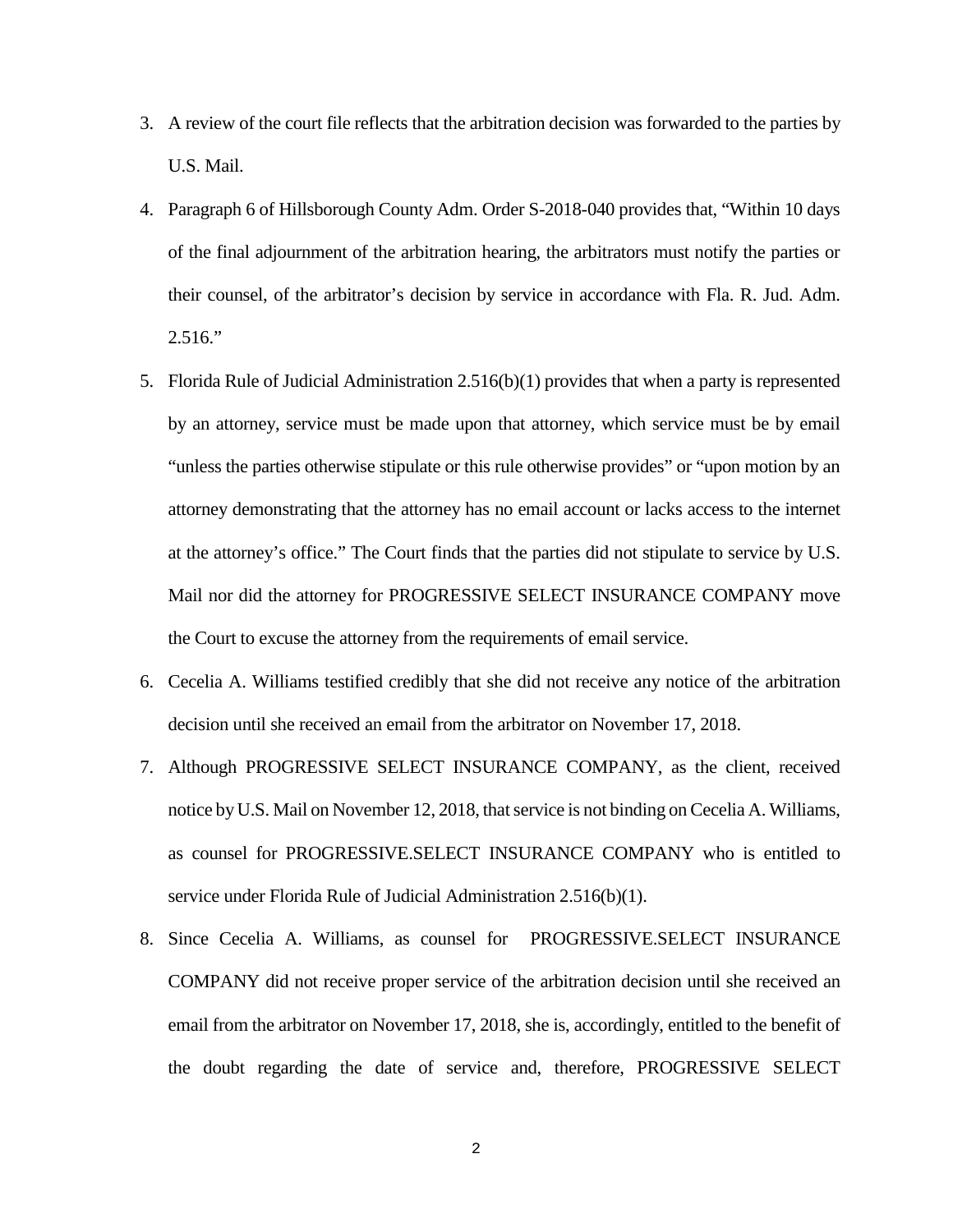INSURANCE COMPANY should not be penalized because it had, on November 12, 2018, received improper service of the arbitration decision by U.S. Mail.

- 9. As a result of this Court determines that the Motion for Trial De Novo filed by Defendant, PROGRESSIVE SELECT INSURANCE COMPANY on December 7, 2018 was timely filed.
- 10. This Court, therefore, need not determine whether PROGRESSIVE SELECT INSURANCE COMPANY is entitled to relief under Fla. R. Civ. P. 1.540, based upon its allegation of "excusable neglect."

Accordingly, it is

ORDERED AND ADJUDGED that Defendant, PROGRESSIVE SELECT INSURANCE COMPANY'S Supplemental Motion for Trial de Novo is GRANTED.

DONE AND ORDERED in Chambers, at Tampa, Hillsborough County, Florida on this

 $day of$  , 2019.

Rafbhr Stoddard rd CIRCUIT COURT JUDGE Electronically Conformed 6/6/2019

*Copies furnished to parties on the attached Service List:*